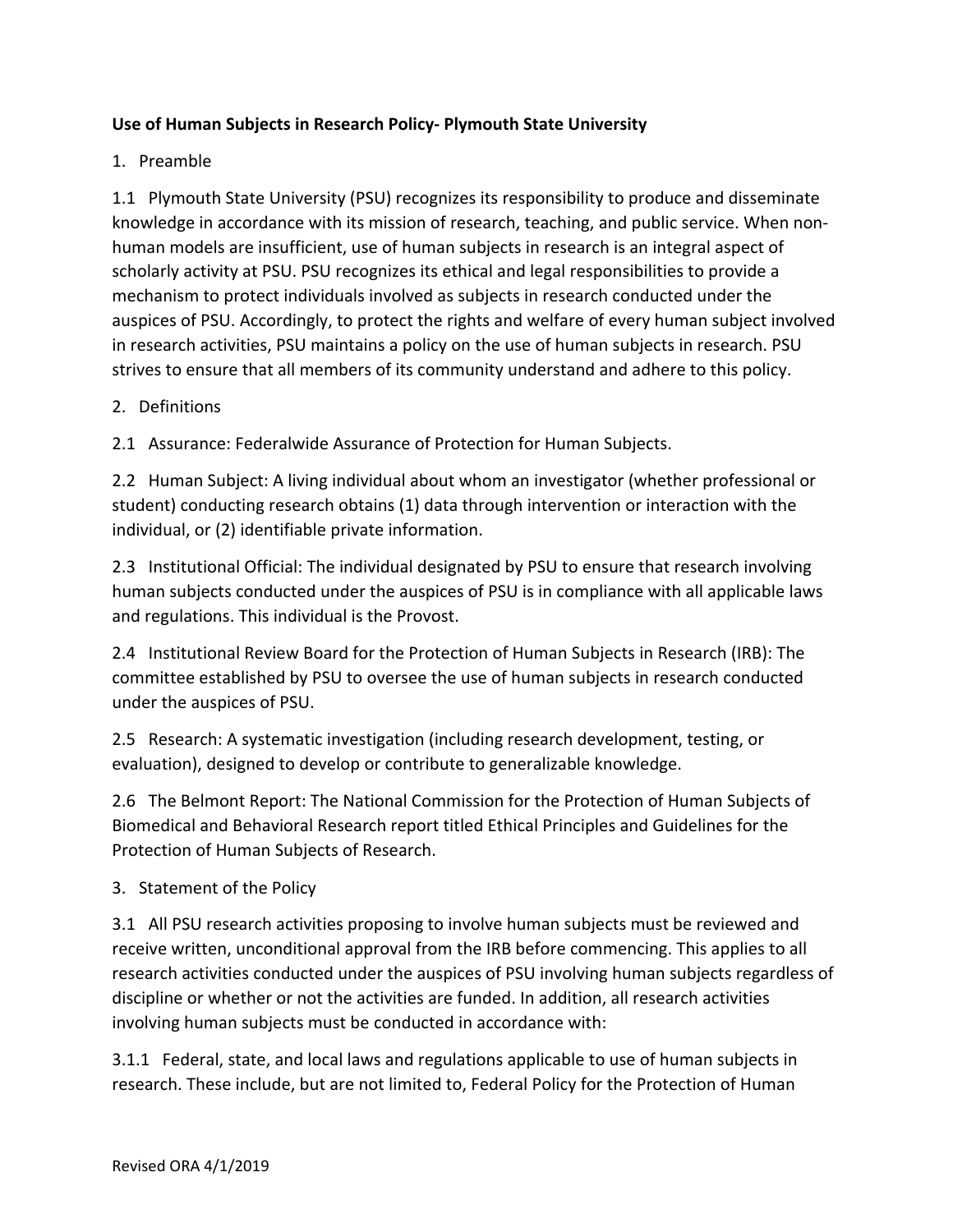Subjects, Title 45 Code of Federal Regulations Part 46; Food and Drug Administration (FDA) Regulations for Human Subjects Protections, Title 21 Code of Federal Regulations Parts 50 and 56; and, the principles set forth in "The Belmont Report"; and

3.1.2 PSU policy as set forth in the Assurance.

4. Applicability. This policy is applicable to any research activity:

4.1 Sponsored by PSU, or

4.2 Conducted by or under the direction of any employee, student, or agent of PSU in connection with his or her PSU responsibilities, or

4.3 Conducted by or under the direction of any employee, student, or agent of PSU involving the use of any PSU property or facility, or

4.4 Conducted by or involving any individual or institution working with PSU as part of a collaboration, subgrant, or subcontract.

5. Examples. Examples of activities involving the use of human subjects covered by this policy include, but are not limited to:

5.1 Research involving surveys or questionnaires, administered in person, by mail, or via the telephone or electronically, designed to elicit information about individuals, including behaviors, experiences, attitudes, or beliefs.

5.2 Research involving interviews or focus groups designed to elicit information about individuals, including behaviors, experiences, attitudes, or beliefs.

5.3 Educational practices or tests conducted for research purposes.

5.4 Research involving program evaluation.

5.5 Research involving observation of public behavior.

5.6 Research involving the collection and/or study of data, documents, records, or biological, pathological, or diagnostic specimens, including voice or image recordings, medical, academic, or court records, and, invasive and noninvasive clinical procedures.

5.7 Clinical studies of drugs and medical devices.

6. Administration of Policy

6.1 The Institutional Official is responsible for the administration of this policy and its procedures as set forth in the Assurance.

7. Enforcement